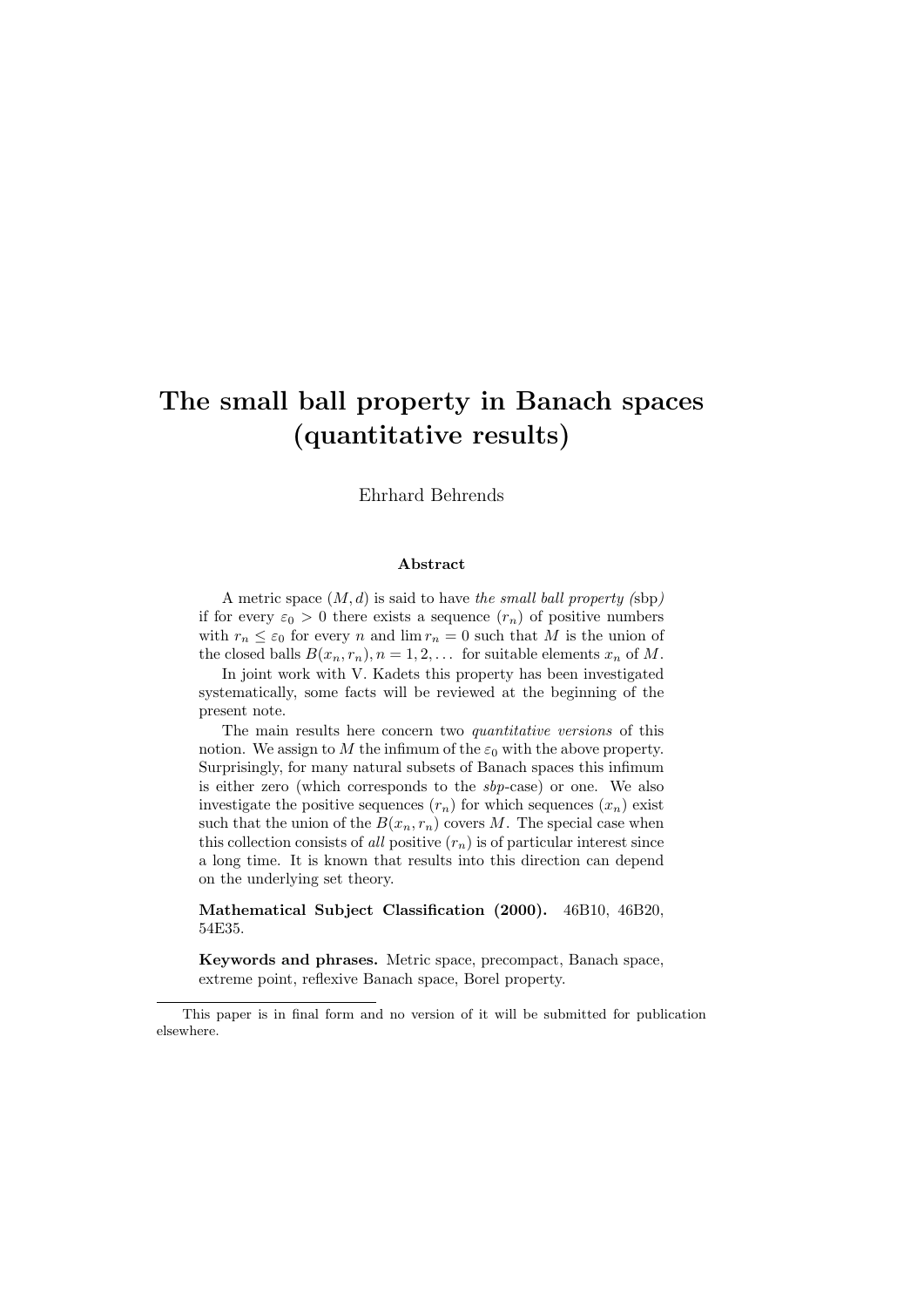### 1 Introduction

In many parts of mathematics one needs a notion to express the fact that some subset is "small" or "negligible". It depends, of course, on the particular structure of the sets under consideration which approach is appropriate. "Small" can mean that the measure is zero, that the set is of first category, that the Hausdorff dimension is zero or something else. Interesting connections between the classical notions of smallness are discussed in [8], for more recent results we refer the reader to chapter 6 of [2].

In a joint paper ([1]) of Vladimir Kadets and the author another notion of smallness has been studied. The definition can be found in the abstract, it applies to arbitrary metric spaces. The main results of [1] are the following:

- 1. The unit ball of an infinite dimensional Banach space does never have the *sbp*. However, there are incomplete spaces with an *sbp* unit ball.
- 2. If X is the bidual of an infinite dimensional Banach space then the collection of extreme points of the unit ball of  $X$  fails to have  $sbp$ .
- 3.  $\sigma$ -precompactness implies sbp, but the converse doesn't hold.
- 4. If K has sbp then this is not necessarily true for  $K \times K$ .

In this note we provide *quantitative* refinements of this approach. Here are the relevant definitions:

**Definition 1.1** Let  $(M, d)$  be a metric space and A a subset of M.

- (i) Consider the collection of all  $\varepsilon_0 > 0$  such that there exist a sequence  $(r_n)$  of positive numbers with  $r_n \leq \varepsilon_0$  and  $\lim r_n = 0$  and suitable  $x_n \in M$  such that  $A \subset \bigcup_n B(x_n,r_n)$ ; here  $B(x,r)$  denotes the closed ball with center x and radius r.
	- We denote by  $sbp_M(A)$  the infimum of these  $\varepsilon_0$ .
- (ii) Let  $\mathcal{S}_M(A)$  be the collection of decreasing sequences  $(r_n)$  of strictly positive numbers such that  $A \subset \bigcup_n B(x_n, r_n)$  for suitable  $x_n \in M$ . If  $\mathcal{S}_M(A)$  contains all positive decreasing sequences, then A is said to have the Borel property.

Borel has asked in  $[3]$  whether only the countable subsets of  $[0,1]$  can satisfy the previous condition. This question has attracted the attention of many mathematicians, a final answer has been given in Laver's paper [6] where one also finds a sketch of the history of the subject: The assertion "Borel's conjecture is true" is consistent, i.e., the answer depends on the underlying set theory.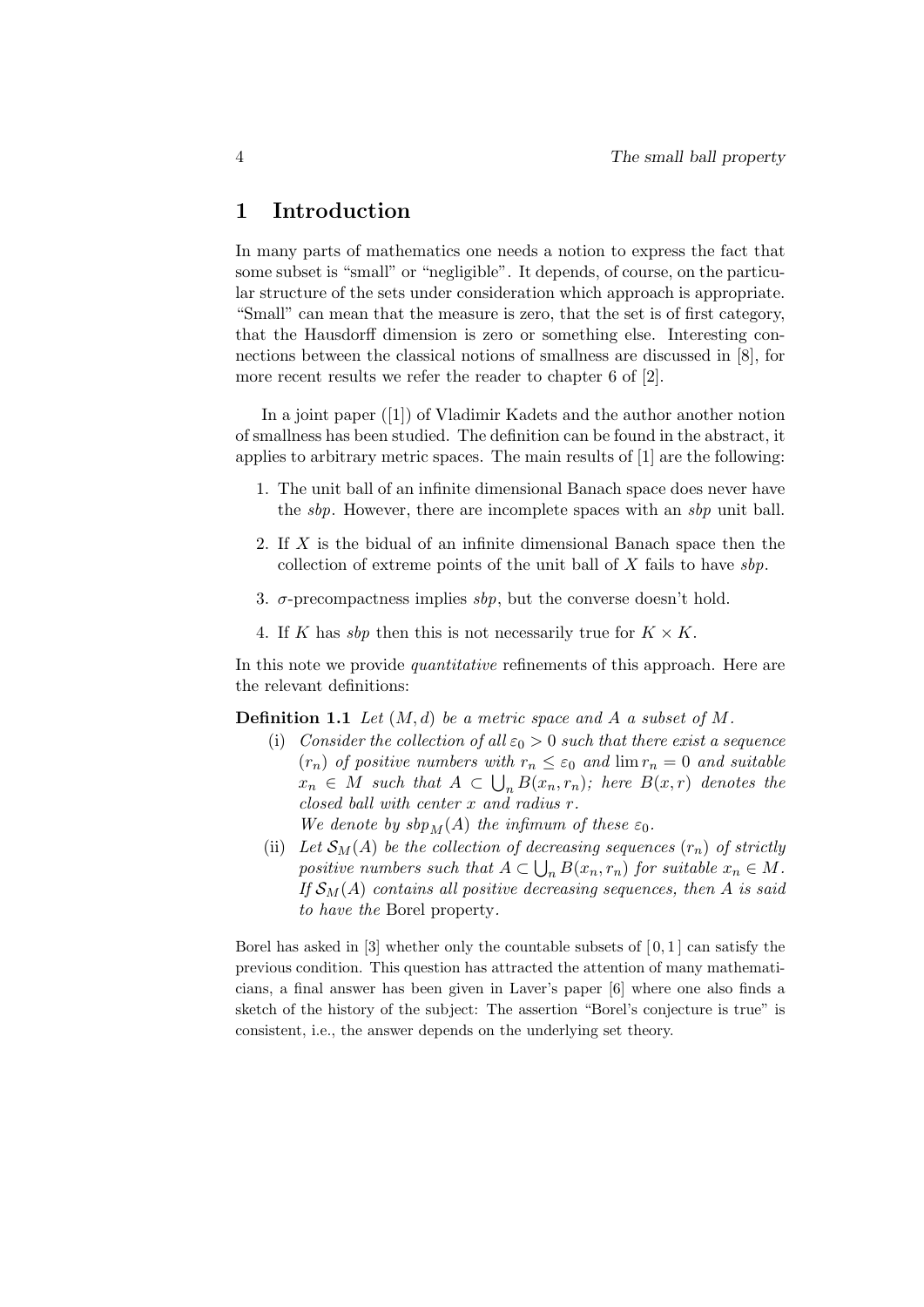#### Ehrhard Behrends 5

The *sbp*-function will be discussed in *section* 2, in *section* 3 we investigate the sets  $\mathcal{S}_M(A)$  and the Borel property.

# 2 Properties of the function  $sbp_M(\cdot)$

### General properties

The collection of the admissible  $\varepsilon_0$  in the definition of  $sbp_M(A)$  is always nonempty since we deal only with bounded sets A. (This boundedness condition will also be tacitly assumed in the sequel.) The function  $sbp_M(\cdot)$ is obviously monotone, also it is clear that  $sbp<sub>M</sub>(A) \leq r$  if A is contained in a ball with radius r. Note that it might happen that  $sbp<sub>M</sub>(A) = r$  when A is a ball  $B(x_0, r)$ : see proposition 2.3 below.

Here are some further properties:

**Lemma 2.1** Let  $(M, d)$  be a metric space.

(i) For  $A \subset M$  and  $r > 0$  one has  $sbp_M(A) \leq r$  iff one finds for any sequence  $\varepsilon_1 \geq \varepsilon_2 \geq \cdots$  with  $r \geq \varepsilon_1$  and  $\varepsilon_n \to 0$  suitable finite sets  $\Delta_n \subset M$  such that

$$
A \subset \bigcup_{n} \bigcup_{x \in \Delta_n} B(x, \varepsilon_n).
$$

(ii) If  $A_1, \ldots, A_k$  are contained in M, then

$$
sbp_M(\bigcup_i A_i) = \sup_i sbp_M(A_i).
$$

- (iii) The preceding formula also holds for countably many  $A_i$ 's contained in M if there is a  $k_0$  such that the  $A_i$  with  $i > k_0$  have the small ball property. It is, however, not true in general.
- (iv) Suppose that  $A \subset M' \subset M$ . Then

$$
sbp_M(A) \leq sbp_{M'}(A) \leq 2sbp_M(A).
$$

It is not true in general that  $sbp<sub>M</sub>(A) = sbp<sub>M'</sub>(A)$ .

**Proof:** (i) This is obvious.

(ii) By monotonicity we have  $sbp_M(A_{i_0}) \leq sbp_M(\bigcup_i A_i)$  for every  $i_0$  which proves that

$$
sbp_M(\bigcup_i A_i) \ge \sup_i sbp_M(A_i).
$$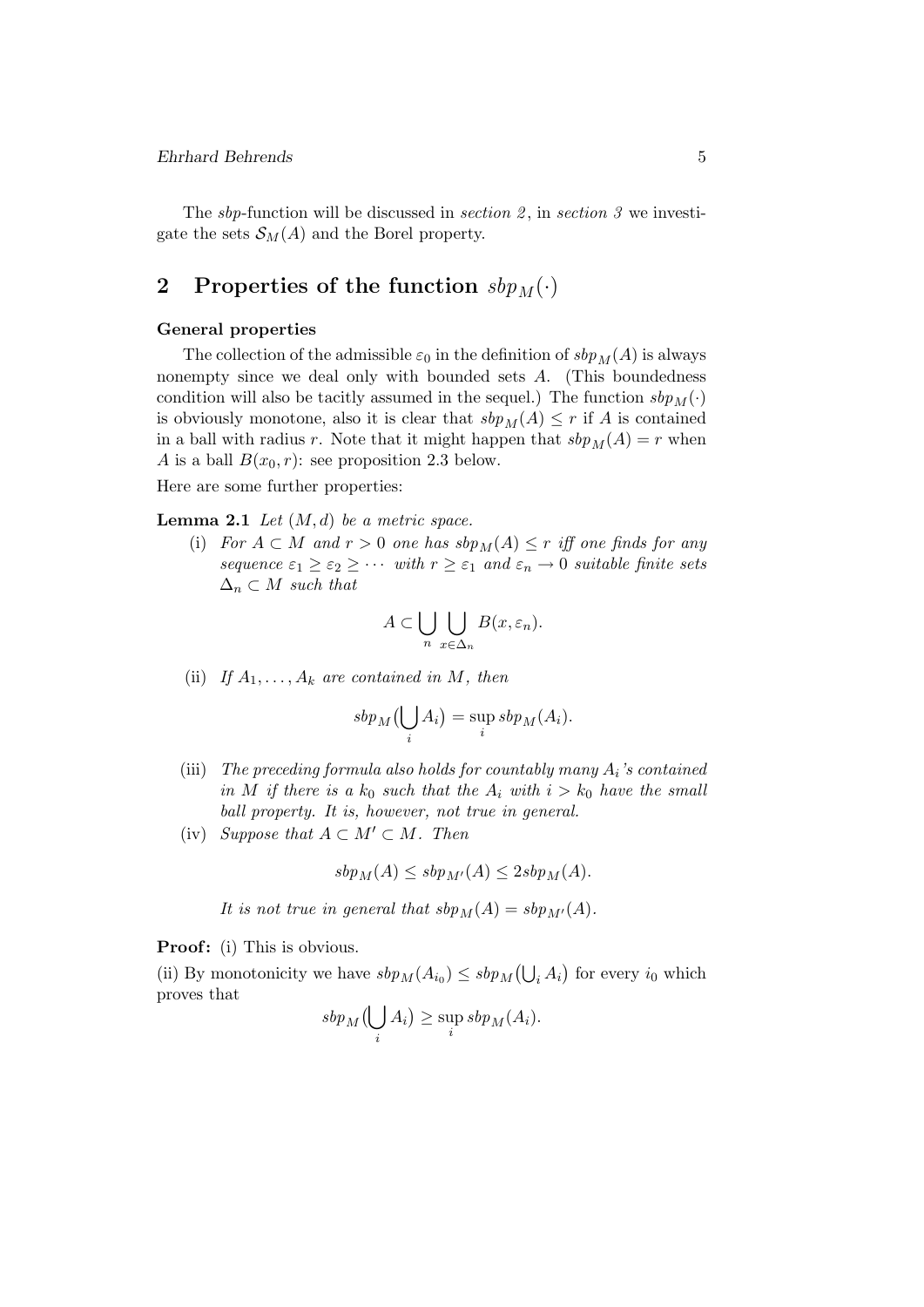Conversely, let  $\varepsilon_0 > \sup_i s b p_M(A_i)$  be given. By assumption one finds positive sequences  $(r_n^i)$  tending to zero and bounded by  $\varepsilon_0$  and centers  $x_n^i$  such that  $A_i \subset \bigcup_n B(x_n^i, r_n^i)$  for every i. Any mixture of the  $r_n^i$  with associated centers  $x_n^i$  gives rise to sequences  $(r_n)$  and  $(x_n)$  such that  $r_n \to 0$ ,  $r_n \leq \varepsilon_0, \bigcup_i A_i \subset \bigcup_n B(x_n, r_n)$ . This proves the other inequality. (iii) The inequality " $\geq$ " is again obvious, for the reverse inequality one has to argue a little bit more subtly. Choose, for given  $\varepsilon_0 > \sup_i sbp_M(A_i)$ , sequences  $(r_n^i)$  and  $(x_n^i)$  for  $i = 1, ..., k_0$  as in the preceding proof and also, for  $i > k_0$ , sequences  $(r_n^i)$  and centers  $(x_n^i)$  such that  $\lim_n r_n^i = 0$ ,  $r_n^i \leq \varepsilon_0/i$ and  $A_i \subset \bigcup_n B(x_n^i, r_n^i)$ . Then again any mixture of the  $r_n^i$   $(i, n = 1, 2, ...)$ will tend to zero, it will be bounded by  $\varepsilon_0$  and  $\bigcup_{n,i} B(x_n^i, r_n^i)$  will cover  $\bigcup A_i.$ 

In order to prove that equality does not hold in general consider any infinite dimensional separable Banach space  $X$ . If  $B$  denotes the unit ball, then – as will be shown later in proposition 2.3 – one has  $sbp<sub>X</sub>(B) = 1$ . Therefore  $sbp_X(C) = 2$ , if C stands for the ball with radius 2.

Since the space is separable C can be covered by a sequence  $(B_n)$  of translates of B. Each of these translates satisfies  $sbp_X(B_n) = 1$ , and this proves our claim.

(iv) The first inequality is obvious. For the proof of the second suppose that  $A \subset \bigcup B(x_n, r_n),$  with  $r_n \leq \varepsilon_0, r_n \to 0$  and  $x_n \in M$ . We may assume that all  $B(x_n, r_n)$  meet M' (otherwise they are not necessary for the covering of A), and therefore we can choose  $y_n \in M'$  with  $d(x_n, y_n) \leq r_n$ . Then it follows from the triangle inequality that  $A \subset \bigcup_n B(y_n, 2r_n)$ , and this proves the second part.

For an example where equality does not hold we consider a metric space where there exists an uncountable set  $A$  consistig of elements of mutual distance two such that A lies in a ball of radius one. (One could choose M as the Banach space  $l^1(S)$  over an uncountable index set S and A as the collection of unit vectors.) Then  $sbp<sub>M</sub>(A) \leq 1$  but  $sbp<sub>A</sub>(A) = 2$ . (For a more natural example see proposition 2.4.)

#### Products

As it has been already noted, the product of two sbp-spaces needs not be sbp. The counterexample  $K \subset X := l^{\infty}(l^{\infty})$  in theorem 5.3 of [1] can be used to show that also the function  $sbp_X(\cdot)$  behaves "badly" if products are considered.

**Proposition 2.2** The space K of  $\vert 1 \vert$ , theorem 5.3, has the following properties: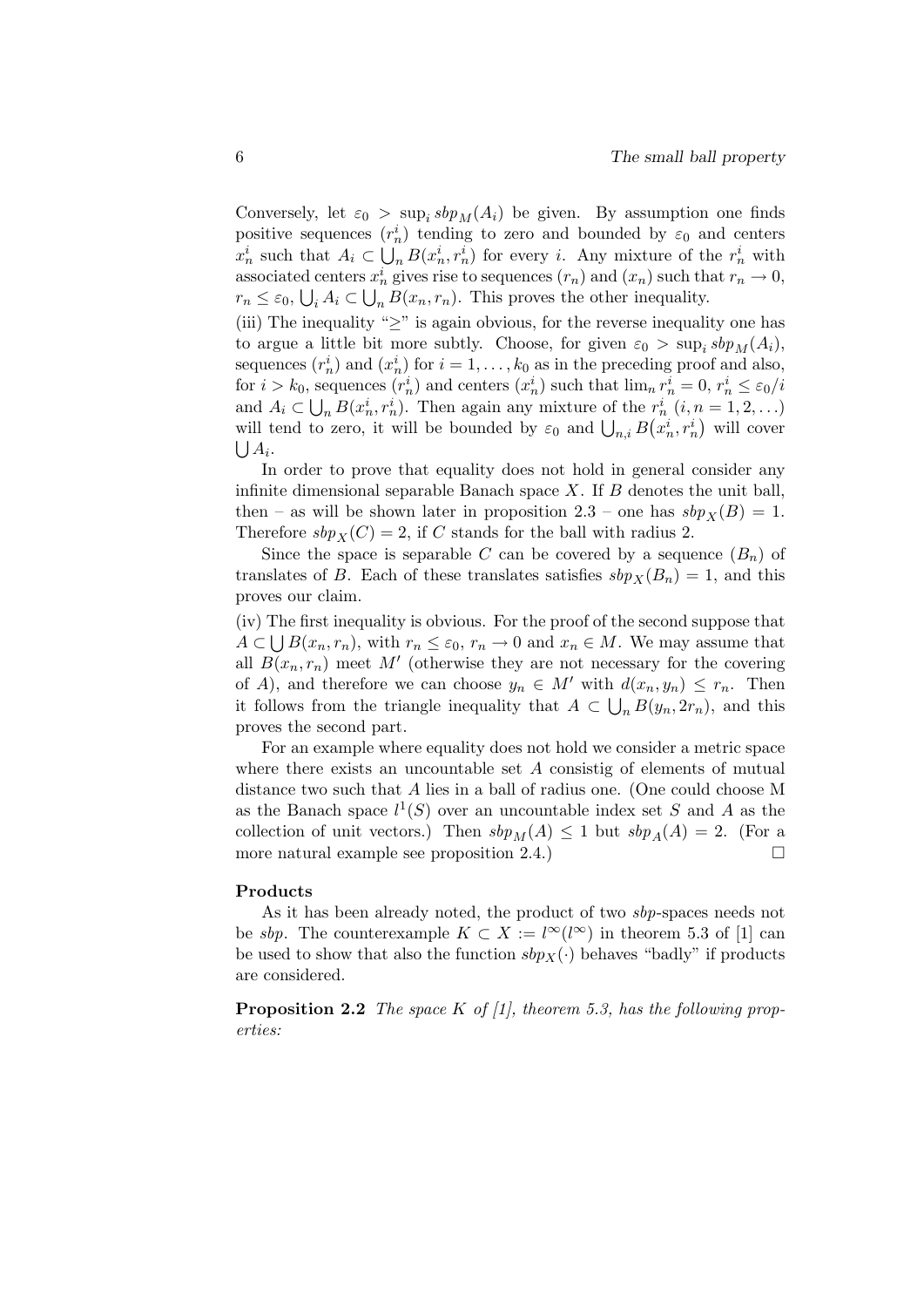- (i) K lies in a ball with radius  $1/2$ .
- (ii)  $sbp_X(K) = 0$ , *i.e.*, K has the small ball property.
- (iii) If  $X \times X$  is provided with the maximum distance, then

$$
sbp_{X \times X}(K \times K) = 1/2,
$$

i.e., this number is as large as possible.

**Proof:** (i) K lies in the ball  $B(x, 1/2)$ , where

$$
x = ((1/2, 1/2, 1/2, \ldots), (0, 0, 0, \ldots), (0, 0, 0, \ldots), \ldots).
$$

(ii) This has been shown in [1], theorem 5.2.

(iii) It is clear that  $sbp(K \times K) \leq 1/2$  since  $K \times K$  lies in a ball with radius 1/2. Let  $\varepsilon_0 < 1/2$  be given. We have to prove that  $K \times K$  cannot be covered by a sequence of balls in  $X \times X$  for which the radii  $(r_n)$  tend to zero and are bounded by  $\varepsilon_0$ .

Let such a sequence  $(r_n)$  and centers  $c_1, c_2, \ldots \in X \times X$  be given, we argue as in [1]. With the notation of this paper we have  $K \times K = \bigcup_{i,j} K_i \times$  $K_j$ , where the  $K_i \times K_j$  have mutual distance one. Thus every ball  $B_n :=$  $B(c_n, r_n)$  will meet at most one  $K_i \times K_j$ . Choose  $m_1$  such that  $r_n \leq \varepsilon_0/2$ for  $n \geq m_1$  and then an  $a_1$  with the property  $(K_{a_1} \times K_1) \cap (\bigcup_{n=1}^{m_1} B_n) = \emptyset$ .

We write  $K_{a_1} \times K_1$  as the disjoint union of the sets  $K_{a_1} \times K_{1n}$ . The mutual distance of these buildung blocks is  $1/2$  so that every  $B_n$  with  $n > m_1$  meets at most one of these. Select an  $m_2 > m_1$  so that  $r_n \leq \varepsilon_0/2^{a_1}$ for  $n > m_2$  and then a  $K_{a_1} \times K_{1a_2}$  which is disjoint to the  $B_1, \ldots, B_{m_2}$ . If this construction is continued, one gets an

$$
x = (\Phi(a_1 a_3 a_5 \ldots), \Phi(a_2 a_4 a_6 \ldots))
$$

such that  $x \in K \times K$  but  $x \notin \bigcup$  $n B_n$ .

#### Balls and spheres in Banach spaces

Unit balls in Banach spaces are always "big":

**Proposition 2.3** Let X be an infinite dimensional Banach space and  $B_X$ the closed unit ball of X. Then  $sbp_X(B_X) = 1$ , i.e.  $sbp_X(B_X)$  is as large as possible.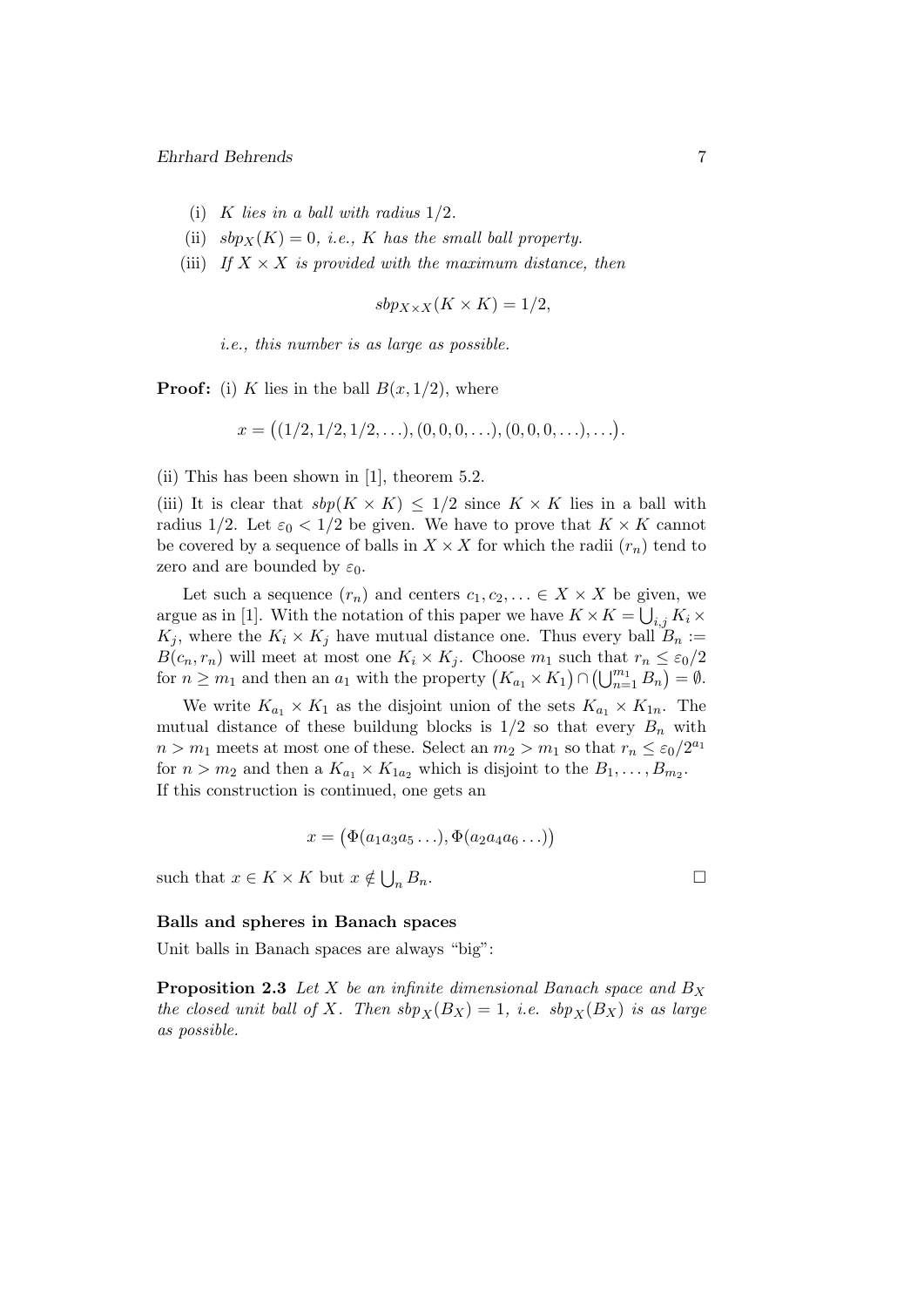Remark: It has been kindly pointed out to us by the referee that this result is also an immediate consequence of theorem 1 in [4].

**Proof:** It is clear that all  $\varepsilon_0 \geq 1$  are admissible so that  $sbp_X(B) \leq 1$ . Now let a number  $\varepsilon_0 < 1$  be given. We have to show that, whenever  $(r_n)$ is a sequences of positive numbers tending to zero and bounded by  $\varepsilon_0$ , it is impossible to find centers  $x_1, x_2, \ldots$  in X such that  $B_X \subset \bigcup_n B(x_n, r_n)$ .

Let such a sequence  $(r_n)$  and any  $x_1, x_2, \ldots \in X$  be given. We choose a positive  $\delta$  such that  $\varepsilon_0 + 2\delta < 1$  and then an index  $n_1$  with the property that  $r_n \leq \delta/10$  for  $n \geq n_1$ .

The Riesz lemma allows us to find a  $y_1$  in  $B_X$  such that  $||y_1-x_n|| \geq 1-\delta$ for every  $n \leq n_1$ ; in particular we have

$$
B(y_1, \delta) \cap B(x_n, r_n) = \emptyset
$$

for these n.

Now we need the following consequence of the Riesz lemma: Whenever K is a ball with radius r there are  $z_1, z_2, \ldots$  in K such that

- $B(z_n, r/10) \subset B$  for all *n*, and
- $||z_n z_m|| > 3r/10$  for  $n \neq m$ .

We apply this to the ball  $B_1 := B(y_1, \delta)$ . Since  $r_n \leq \delta/10$  for  $n \geq n_1$ we know that  $B(x_n, r_n)$  will meet at most one ball  $B(z_i, \delta/10), i = i(n)$ , for these *n*. Choose  $n_2 > n_1$  such that  $r_n \leq \delta/10^2$  for  $n \geq n_2$ . By the preceding observation there must be a ball<sup>1</sup>  $B_2 := B(z_i, \delta/10)$  which has an empty intersection with the  $B(x_n, r_n)$  for  $n = n_1 + 1, \ldots, n_2$ . One even has  $B_2 \cap B(x_n, r_n) = \emptyset$  for all  $n \leq n_2$  since  $B(x_n, r_n) \cap B_1 = \emptyset$  and  $B_2 \subset B_1$ hold.

It should be clear how to continue. We repeat the construction with  $B_2$ instead of  $B_1$  to get a  $B_3$  of radius  $\delta/10^2$  in  $B_2$  such that

$$
B_3 \cap \left( \bigcup_{n=1}^{n_3} B(x_n, r_n) \right) = \emptyset,
$$

where  $n_3$  is such that  $r_n \leq \delta/10^3$  for  $n \geq n_3$ .

In this way we obtain a sequence  $B_X \supset B_1 \supset B_2 \supset \cdots$  of closed balls the radii of which tend to zero such that

$$
B_k \cap \left(\bigcup_{n=1}^{n_k} B(x_n, r_n)\right) = \emptyset,
$$

<sup>&</sup>lt;sup>1</sup>There are even infinitely many such balls.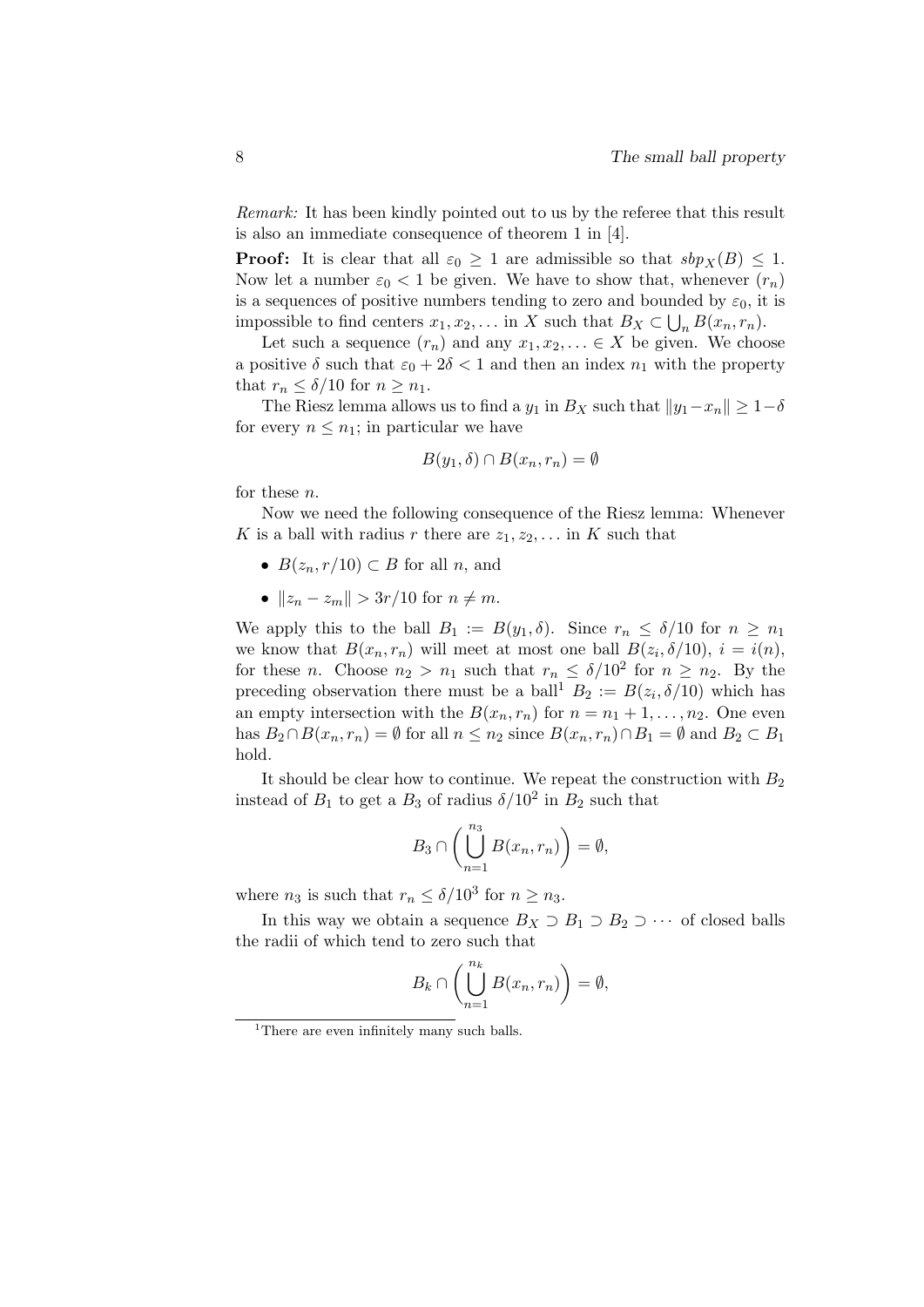where  $n_1 < n_2 < \cdots$ . By completeness there exists an  $x_0$  in  $\bigcap B_k \subset B_X$ , and this  $x_0$  cannot be contained in  $\bigcup_n B(x_n, r_n)$ . This completes the proof. П

With a similar proof one can provide a more natural example to the assertion made in lemma 2.1:

**Proposition 2.4** Let X be the Banach space  $l^1$  and S the unit sphere of X. Then  $sbp_X(S) = 1$  and  $sbp_S(S) = 2$ .

**Proof:** Let  $\varepsilon_0 < 2$  be given,  $(r_n)$  a sequence tending to zero with  $r_n \leq$  $\varepsilon_0$  and  $x_1, x_2, \ldots$  any points in S. One has to find an  $x \in S$  with  $x \notin$  $\bigcup_n B(x_n, r_n)$ . Choose first a  $\delta > 0$  with  $\varepsilon_0 + 2\delta < 2$  and then an  $n_1$  such that  $r_n \leq \delta/10$  for  $n \geq n_1$ . The special structure of  $l^1$  allows us to find y<sub>1</sub> in the unit sphere such that  $||y_1 - x_n|| \geq 2 - \delta$  for  $n \leq n_1$ ; the vector  $y_1$  could be chosen as a unit vector associated with a "large" index. Then continue as in the preceding proof, this time working in the sphere.

Remark: More generally it can similarly be shown that  $sbp_S(S) = 2^{1/p}$  for the unit sphere S in  $l^p$ , where  $1 \leq p \leq \infty$ .

#### Boundaries

We recall that a *boundary* of a Banach space  $X$  is a subset  $B$  of the dual unit ball such that for every  $x \in X$  there exists  $x' \in B$  such that  $x'(x) = ||x||$ . It is an elementary exercise to show that the collection of extreme functionals is a boundary.

It depends on the geometry of  $X$  how large boundaries must be. Consider first the space  $X = c_0$ . Then  $X' = l^1$ , a space with countably many extreme points: this shows that boundaries can have the small ball property. On the other hand it is known ([7]) that the collection of extreme points in infinite dimensional reflexive Banach spaces is always uncountable. Theorem 4.2 of [1] explains this different behaviour: boundaries for infinite dimensional reflexive Banach spaces never have the small ball property, in particular they have to be uncountable.

Here we will show more: boundaries in infinite dimensional reflexive spaces are always "as big as possible":

Proposition 2.5 Let X be an infinite dimensional reflexive Banach space and  $B \subset X'$  a boundary. Then  $sbp_{X'}(B) = 1$ .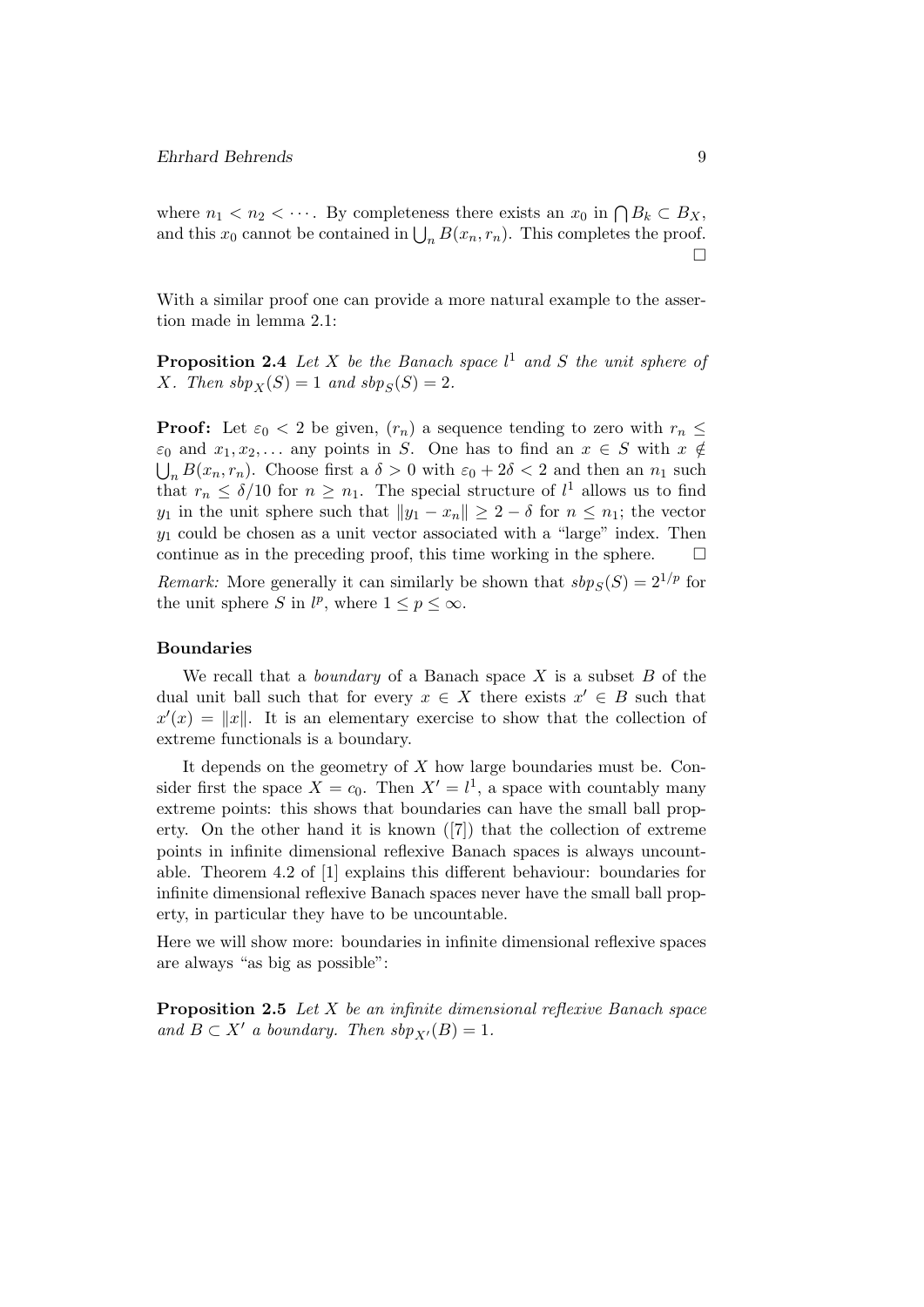The proof will depend on the following lemma which is a refinement of lemma 4.1 in [1]. (In [1] it was only necessary to deal with centers in  $B_{X'}$ , now they might be anywhere in  $X'$ .)

**Lemma 2.6** Let X be a Banach space and  $Y \subset X$  an infinite dimensional closed affine subspace. Further let  $\Delta$  be a finite subset of X' and a and  $\varepsilon$ numbers in [0,1] such that there exists  $y_0 \in Y$  with  $||y_0|| < a$ . Then there is an infinite dimensional closed affine subspace W of Y such that

- (i) there exists  $w_0 \in W$  with  $||w_0|| < a + 2\varepsilon$ ;
- (ii) for every  $y' \in \bigcup_{x' \in \Delta} B(x', \varepsilon)$  with  $||y'|| \leq 1$  and every  $y \in B_X \cap W$ one has  $y'(y) < ||y||$ , i.e. none of these y' recognizes  $||y||$ .

**Proof:** Define  $Z$  as

$$
Z := \{ y \mid y \in Y, \ x'(y) = x'(y_0) \text{ for every } x' \in \Delta \}.
$$

This is a closed infinite dimensional affine subspace of Y which contains  $y_0$ . The next steps are to select any  $w_0 \in Z$  such that

$$
||y_0|| + 2\varepsilon < ||w_0|| < a + 2\varepsilon
$$

and an  $x'_0 \in X'$  with  $||x'_0|| = 1$  and  $x'_0(w_0) = ||w_0||$ . Then we define

$$
W := \{ y \mid y \in Z, \ x'_0(y) = x'_0(w_0) \};
$$

we claim that  $W$  has the desired properties.

 $W$  is obviously a closed infinite dimensional affine subspace of  $Y$ , and  $w_0 \in W$  has the claimed property. Now let  $x' \in \Delta$  and  $z'$  with  $||z'|| \leq \varepsilon$ and  $||x' + z'|| \leq 1$  be given. We have to show that  $x' + z'$  does not assume its norm at any  $y \in W \cap B_X$ .

Select any such  $y$ . Then, on the one hand, we have

$$
||y|| \ge |x'_0(y)| = |x'_0(w_0)| = ||w_0|| > ||y_0|| + 2\varepsilon.
$$

On the other hand we can obtain the following inequality:

$$
(x' + z')(y) = x'(y) + z'(y)
$$
  
=  $x'(y_0) + z'(y)$   
=  $(x' + z')(y_0) + z'(y) - z'(y_0)$   
 $\leq ||y_0|| + 2\varepsilon.$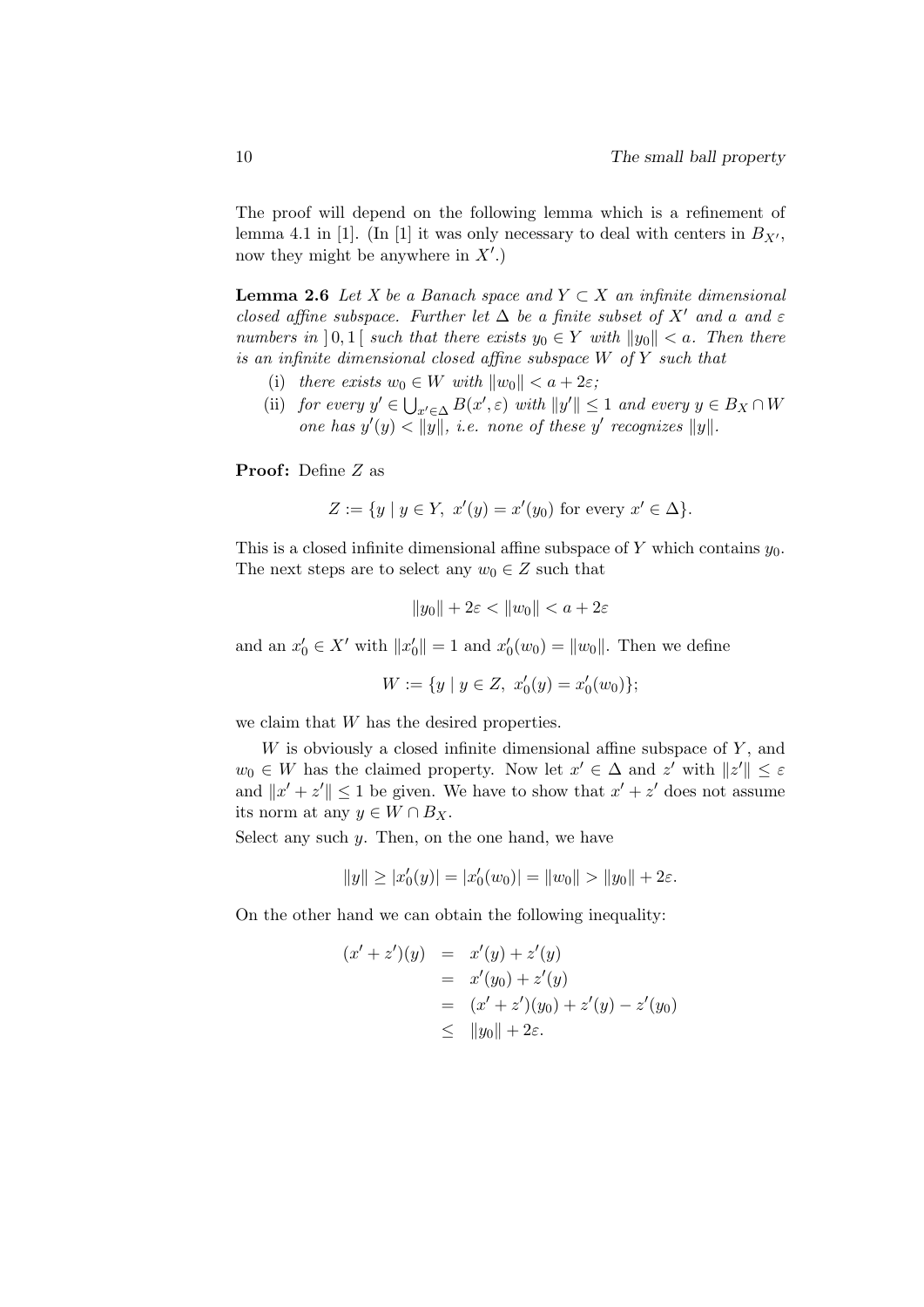#### Ehrhard Behrends 11

This completes the proof of the lemma.

We now turn to the *proof of proposition 2.5*. Let  $B \subset B_{X'}$  be a boundary for X. In order to show that  $sbp_{X'}(B) = 1$  we will use lemma 2.1(i): for given  $\varepsilon_0 < 1$  we have to provide a sequence  $(\varepsilon_n)$  with  $\varepsilon_n \to 0$  and  $\varepsilon_0 \geq \varepsilon_n$ such that for no choice of finite subsets  $\Delta_n \subset X'$  one can have

$$
B \subset \bigcup_{n} \bigcup_{x' \in \Delta_n} B(x, \varepsilon_n).
$$

Choose for such an  $\varepsilon_0$  a sequence  $(\varepsilon_n)$  with  $\varepsilon_0 + 2\varepsilon_1 + 2\varepsilon_2 + \cdots < 1$ . Suppose that  $\Delta_1, \Delta_2, \ldots$  are any finite subsets of X'. First we apply the preceding lemma with  $Y = Y_1 := X$ ,  $a = \varepsilon_0$ ,  $\varepsilon = \varepsilon_1$  and  $\Delta := \Delta_1$ . Let  $Y_2 \subset Y_1$  be the space W of this lemma, we note that  $Y_2 \cap B_X \neq \emptyset$  since  $\|w_0\| < \varepsilon_0 + 2\varepsilon_1 < 1.$ 

We continue with another application of the lemma, this time with  $Y := Y_2$ ,  $a := \varepsilon_0 + 2\varepsilon_1$  and  $\varepsilon := \varepsilon_2$ . In this way we get a sequence  $Y_1 \supset Y_2 \supset \cdots$  of closed infinite dimensional affine subspaces of X with the following properties:

- The sets  $Y_n \cap B_X$  are nonempty and decreasing.
- No  $y' \in B_{X'} \cap (\bigcup_{x' \in \Delta_n} B(x', \varepsilon_n))$  assumes its norm on  $Y_n \cap B_X$ .

Now the reflexivity of X comes into play. Since the  $Y_n \cap B_X$  are weakly compact one finds a  $y$  in the intersection of these sets. Since no  $y'$  in

$$
B_{X'} \cap \bigcup_{n} \bigcup_{x' \in \Delta_n} B(x', \varepsilon_n)\big)
$$

assumes its norm at y, the set  $\bigcup_n \bigcup_{x' \in \Delta_n} B(x', \varepsilon_n)$  cannot cover a boundary. This completes the proof of proposition 2.5.  $\Box$ 

Remark: With a similar proof as in in the discussion of the small ball property in section 4 of  $[1]$  even more can be shown: boundaries B in infinite dimensional biduals satisfy  $sbp(B) = 1$ . The main technical difficulty is to guarantee that the space  $W$  of lemma 2.6 can be chosen to be weak\*-closed if  $X$  is a dual space. This enables one to use the Alaoglu-Bourbaki theorem in order to show that the intersection of the  $Y_n \cap B_X$  is nonempty.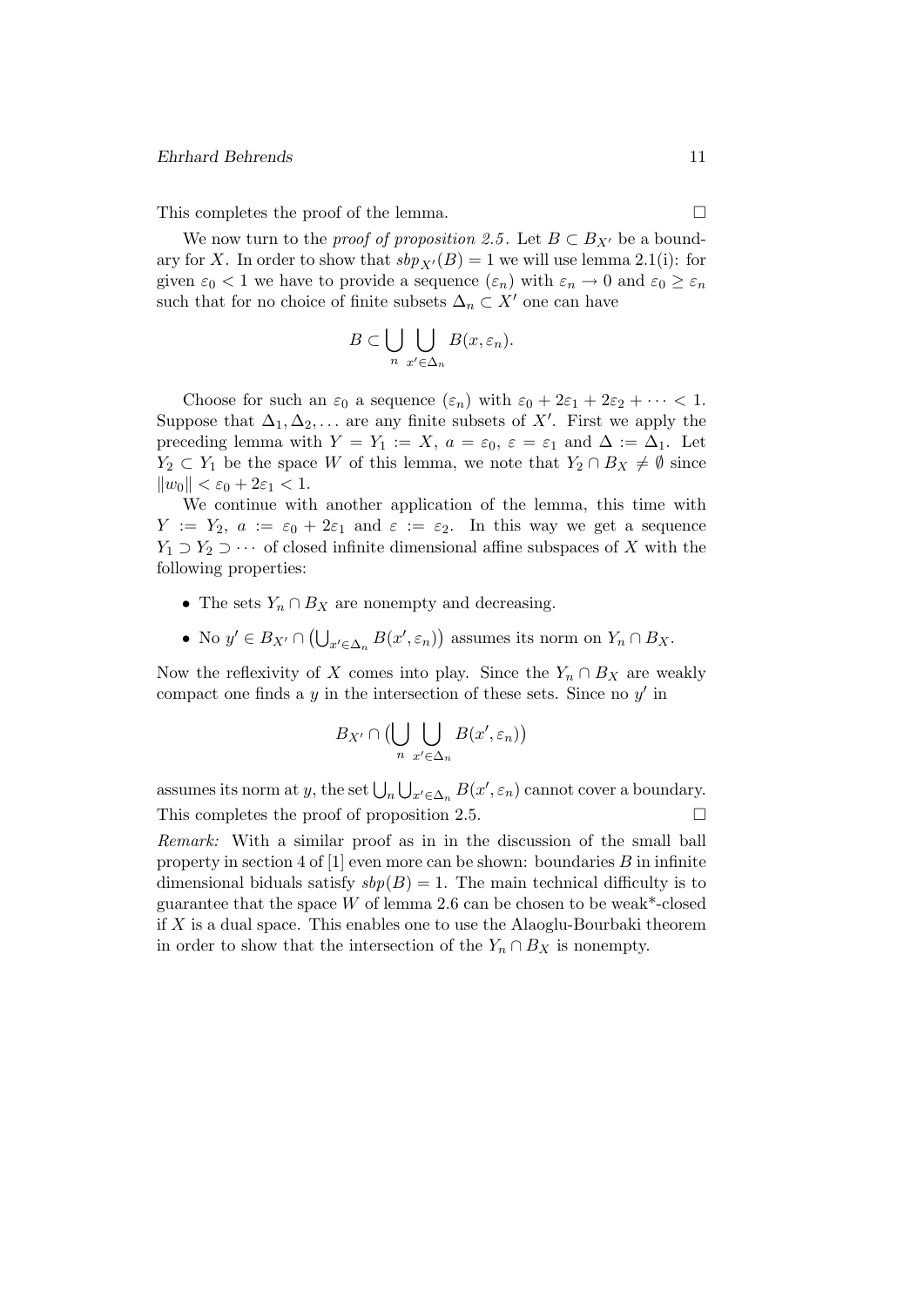# 3 The sets  $\mathcal{S}_M(A)$  and the Borel property

### General properties

To illustrate the definition we start with two simple examples.

1) First we consider  $A = [0, 1]$  as a subset of the metric space  $M = \mathbb{R}$ . Let  $(r_n)$  be in  $\mathcal{S}_M(A)$ , i.e.  $[0,1] \subset \bigcup_n [x_n - r_n, x_n + r_n]$  for suitable  $x_1, x_2, \ldots$ in R. It follows that

$$
1 = \lambda(A) \le \sum_{n} \lambda([x_n - r_n, x_n + r_n]) = 2 \sum_{n} r_n.
$$

On the other hand, if positive  $r_n$  satisfy  $1 = 2 \sum_n r_n$ , we may put

$$
x_1 := 1 - r_1, x_k := r_2 + \cdots + r_k \text{ for } k \ge 2 ;
$$

then  $[0,1] = \bigcup_n [x_n - r_n, x_n + r_n]$ , and it follows that

$$
\mathcal{S}_M(A) = \{ (r_n) \mid (r_n) \text{ is decreasing, and } \sum r_n \ge 1/2 \}.
$$

2) Let  $C := \{0,1\}^{\mathbb{N}}$  be the *Cantor set*. As usual C is provided with the following product metric:  $d((x_n), (y_n))$  is zero if the sequences  $(x_n)$  and  $(y_n)$  are identical and  $2^{1-k}$  otherwise, where k is the first index n with  $x_n \neq y_n$ .

On this metric space we consider the product measure  $\mu$  associated with the uniform distribution on  $\{0, 1\}$ . This  $\mu$  is a probability measure on C for which a ball  $B = B(x, 2^{-k})$  satisfies  $\mu(B) = 2^{-k}$   $(k = 0, 1, \ldots)$ . More generally  $\mu(B(x,r)) \leq r$  is true, and this implies that  $\sum_{n} r_n \geq 1$  whenever  $C \subset \bigcup B(x_n, r_n)$  for suitable  $x_1, x_2, \ldots$ 

We denote, for  $r > 0$ , by  $\alpha(r)$  the largest number  $2^{-k}$  with  $k \in \mathbb{N}_0$  and  $2^{-k} \leq r$ ; this is a useful definition here since one has  $B(x,r) = B(x,\alpha(r))$ for all x and  $r > 0$ . With this notation we may rephrase the preceding observation as

$$
\mathcal{S}_C(C) \subset \{(r_n) \mid \sum_n \alpha(r_n) \ge 1\}.
$$

Suppose that  $\sum \alpha(r_n) > 1$ . Then there exists an m such that  $\sum_{n=1}^{m} \alpha(r_n) \geq$ 1 and it is easy to find centers  $z_1, \ldots, z_m$  such that

$$
C \subset \bigcup_{n=1}^{m} B(z_n, \alpha(r_n)) \subset \bigcup_{n=1}^{m} B(z_n, r_n).
$$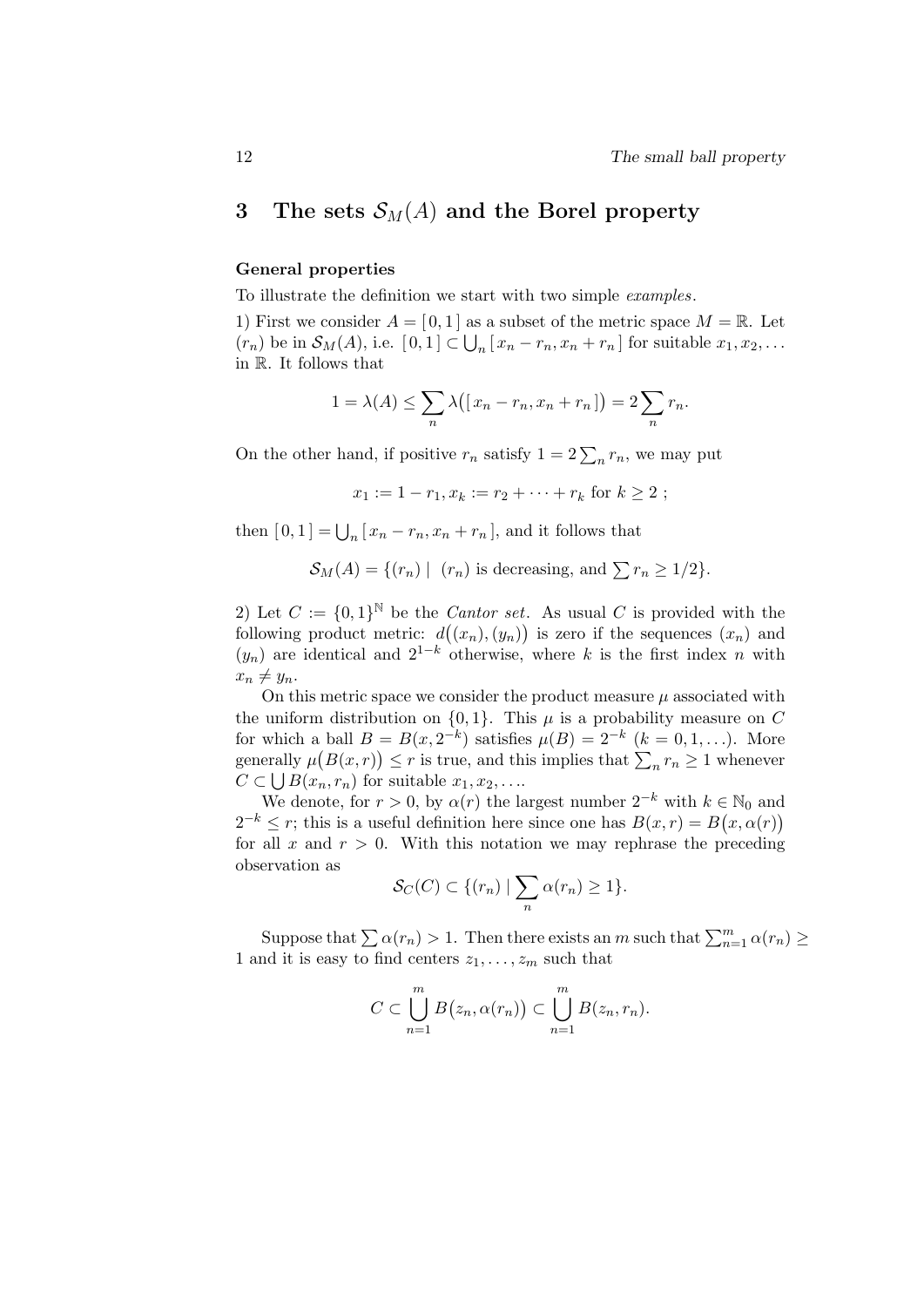If, e.g.,  $r_1 = 1/2$ ,  $r_2 = r_3 = 1/4$  one could work with  $z_1 = (0, 0, 0, \ldots)$ ,  $z_2 = (1, 1, 1, \ldots)$  and  $z_3 = (1, 0, 0, \ldots)$ .

 $\sum \alpha(r_n) > 1$  and is contained in the collection of the  $(r_n)$  with  $\sum \alpha(r_n) \geq 1$ . So far we have proved that  $\mathcal{S}_{C}(C)$  contains the positive decreasing  $(r_n)$  with

Even more can be said. If  $\sum_{n=1}^{m} \alpha(r_n) < 1$  for every m and  $z_1, z_2, \ldots$  are abitrary, then  $\left(\bigcup_{n=1}^m B(z_n, \alpha(\overline{r_n}))\right)_{m=1,2,...}$  is an increasing sequence of open proper subsets of C so that – by compactness –  $\bigcup_n B(z_n, \alpha(r_n))$  cannot be all of C. In this way we arrive at a characterization of  $\mathcal{S}_{C}(C)$ : A  $\sum \alpha(r_n) > 1.$ decreasing sequence  $(r_n)$  of strictly positive numbers belongs to this set iff

In the definition of  $\mathcal{S}_M(A)$  we have restricted our attention to *decreasing* strictly positive sequences. This is a reasonable restriction since positive sequences tending to zero have a decreasing rearrangemant. The following statements are obviously true:

**Lemma 3.1** Let  $(M, d)$  be a metric space and A, B bounded subsets of M such that  $A \subset B$ .

- (i)  $S_M(B) \subset S_M(A)$ .
- (ii) The collection  $\mathcal{S}_M(A)$  has, as a subset of the space s of all sequences, the following properties:
	- Let  $(x_n) \in s$  be strictly positive and decreasing. If  $(x_n)$  contains a subsequence which is in  $\mathcal{S}_M(A)$ , then  $(x_n) \in \mathcal{S}_M(A)$ also holds.
	- $(x_n) \in S_M(A)$  and  $y_n \ge x_n$  (all n) imply that  $(y_n) \in S_M(A)$ .

Remark: It would be interesting to know which properties characterize the sets  $\mathcal{S}_M(A)$ . More precisely: Suppose  $\Delta \subset s$  is a collection of positive decreasing sequences with the properties described in (ii). Is it true – and if not, which additional properties are necessary – that there exist  $(M, d)$ and  $A \subset M$  such that  $\mathcal{S}_M(A) = \Delta$ ?

#### The Borel property

In order to study the "size" of a set A by means of the collection  $\mathcal{S}_M(A)$ it is necessary to know that it contains some nontrivial information. Clearly one can decide whether A has the small ball property and one can also calculate  $sbp_M(A)$  if  $\mathcal{S}_M(A)$  is known. In this subsection we deal with a very modest question: Does  $\mathcal{S}_M(A)$  recognize whether A is countable? This is the Borel conjecture, the answer is rather complicated. Note that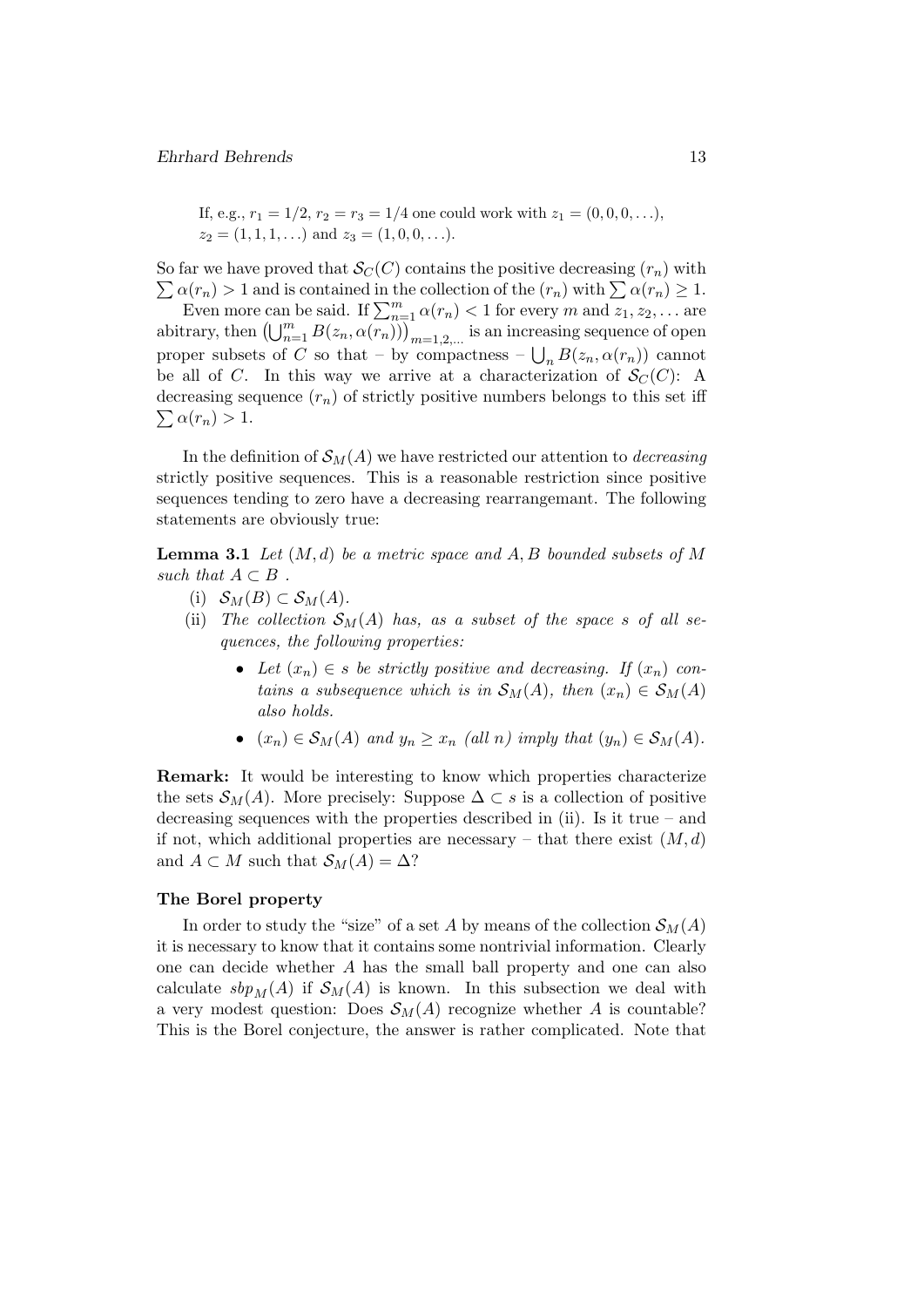$\mathcal{S}_{M}(A)$  is the collection S of all decreasing strictly positive sequences if A is countable so that the problem can be rephrased by asking whether  $\mathcal{S}_M(A)$ is a proper subset of  $S$  for uncountable  $A$ .

A canonical generalization of the ideas which have been used in the discussion of  $[0,1]$  and the Cantor set  $\{0,1\}^{\mathbb{N}}$  immediately leads to the following

**Lemma 3.2** Suppose that there exists a probability measure  $\mu$  on M with the following properties:

- (i)  $\mu(A) > 0$ .
- (ii) There is a function  $K : [0, +\infty) \rightarrow [0, +\infty)$  with  $\lim_{r\to 0} K(r) = 0$ such that  $\mu(B(x,r)) \leq K(r)$  for arbitrary x and r.

Then  $\mathcal{S}_M(A)$  is a proper subset of S.

**Proof:** This is easy:  $A \subset \bigcup B(x_n, r_n)$  implies  $0 < \mu(A) \leq \sum_n K(r_n)$ , and since  $\lim K(r)=0$  this cannot be true for all positive sequences  $(r_n)$ .  $\Box$ 

There remain many cases where this idea cannot be applied directly. For example, what about the Cantor set when considered as a subset of  $[0,1]$  with the usual metric? Since the Lebesgue measure is zero one has to argue differently. In fact, the preceding idea can be used to treat the case of arbitrary uncountable compact sets:

Proposition 3.3 Let K be an uncountable compact metric space. Then  $\mathcal{S}_M(K)$  cannot be all of S.

### **Proof:** First we will prove the following

*Claim:* If  $L$  is an uncountable compact metric space then there exist an  $\varepsilon > 0$  and subsets  $L_1, L_2$  of L with the following properties:

- Both  $L_1$  and  $L_2$  are uncountable and compact and the diameter is bounded by  $\varepsilon$ .
- $d(x, y) \geq \varepsilon$  for  $x \in L_1$  and  $y \in L_2$ .

Proof of the claim: Suppose that the assertion is false. We will prove that L is countable.

Given  $\varepsilon > 0$  we may cover L with compact subsets  $L_1, \ldots, L_k$  of diameter at most  $\varepsilon$ . Suppose the first l of these sets are uncountable. Then they must lie in some ball with center in  $L_1$  and radius  $3\varepsilon$  since otherwise the claim were true. This shows that for every  $\varepsilon$  our space is countable up to a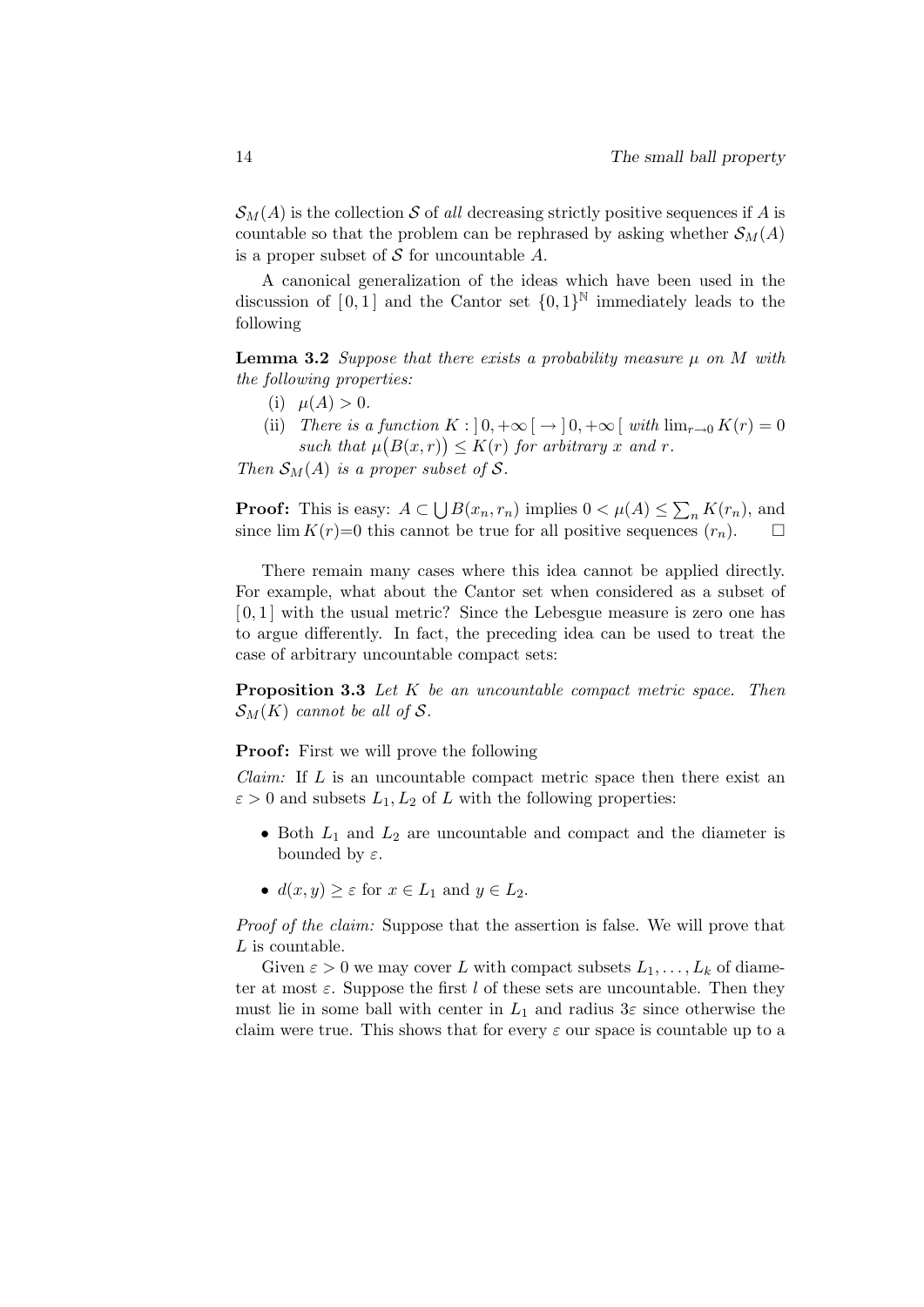possible subset of diameter  $3\varepsilon$ . Iterating this this procedure we know that L is a countable union of countable sets plus the intersection of possibly uncountable subsets the diameters of which tend to zero. Then L must be countable.

We now are ready for the proof of the proposition. By the claim one finds positive  $\varepsilon_1 > \varepsilon_2 > \cdots$  and uncountable compact subsets  $L_{i_1 i_2 \dots i_k}$  of K for  $k = 1, 2, \dots$  and  $i_{\kappa} \in \{0, 1\}$  with the following properties:

- The mutual distance of  $L_0$  and  $L_1$  is at least  $\varepsilon_1$ , and the mutual distance of  $L_{i_1i_2...i_{k-1}0}$  and  $L_{i_1i_2...i_{k-1}1}$  is at least  $\varepsilon_k$  for arbitrary  $k \geq 2$ and  $i_1, \ldots, i_{k-1}$ .
- The diameter of  $L_{i_1 i_2 \dots i_k}$  is at most  $\varepsilon_k$  (all k and  $i_{\kappa}$ ).
- $\lim \varepsilon_n = 0$ .

The proof can now be completed easily. We note that for any  $(i_n) \in C$  the intersection of the decreasing family  $(L_{i_1 i_2 \ldots i_k})_{k=1,2,\ldots}$  contains precisely one point which we will call  $x_{i_1 i_2 \ldots}$ ; here it is again essential that K is compact.

Define  $\phi: C \to K$  by  $(i_n) \mapsto x_{i_1 i_2 \dots}$ . It is then routine to show that  $\phi$  is one-to-one and continuous. Denote by  $\nu$  the image measure of the measure  $\mu$  on C which we have defined above. By construction, a ball of radius  $\varepsilon_n$ has measure  $2^{-n}$ . Therefore the assertion follows from lemma 3.2.  $\Box$ 

The Borel property obviously passes to subsets. Thus it follows from the preceding proposition that  $\mathcal{S}_M(A)$  will be different from S whenever A contains an uncountable compact subset. This happens for "nearly all" uncountable sets. To make this precise it is necessary to repeat some notions from set theory.

Denote by  $\mathcal N$  the space of sequences in N, i.e.  $\mathcal N := \mathbb N^{\mathbb N}$ ; we provide  $\mathcal N$  with the product topology. Call a subset  $A$  of a Polish space *analytic* if it is the continuous image of  $N$ . This is a very general class of sets, it contains not only all Borel sets in arbitrary Polish spaces but even continuous images of such sets (Lemma 39.2 in [5]). It can be shown that every uncountable analytic set contains a homeomorphic image of the Cantor set  $C:$  cf. theorem 94 and lemma 4.2 in [5]. Therefore, by proposition 3.3, there are only countable sets which have the Borel property and are at the same time analytic.

To phrase it differently: For all analytic sets A one may hope to find essential properties of A encoded in  $\mathcal{S}_M(A)$ . Recall, however, that we have already noted that for sets which are not necessarily analytic this can not